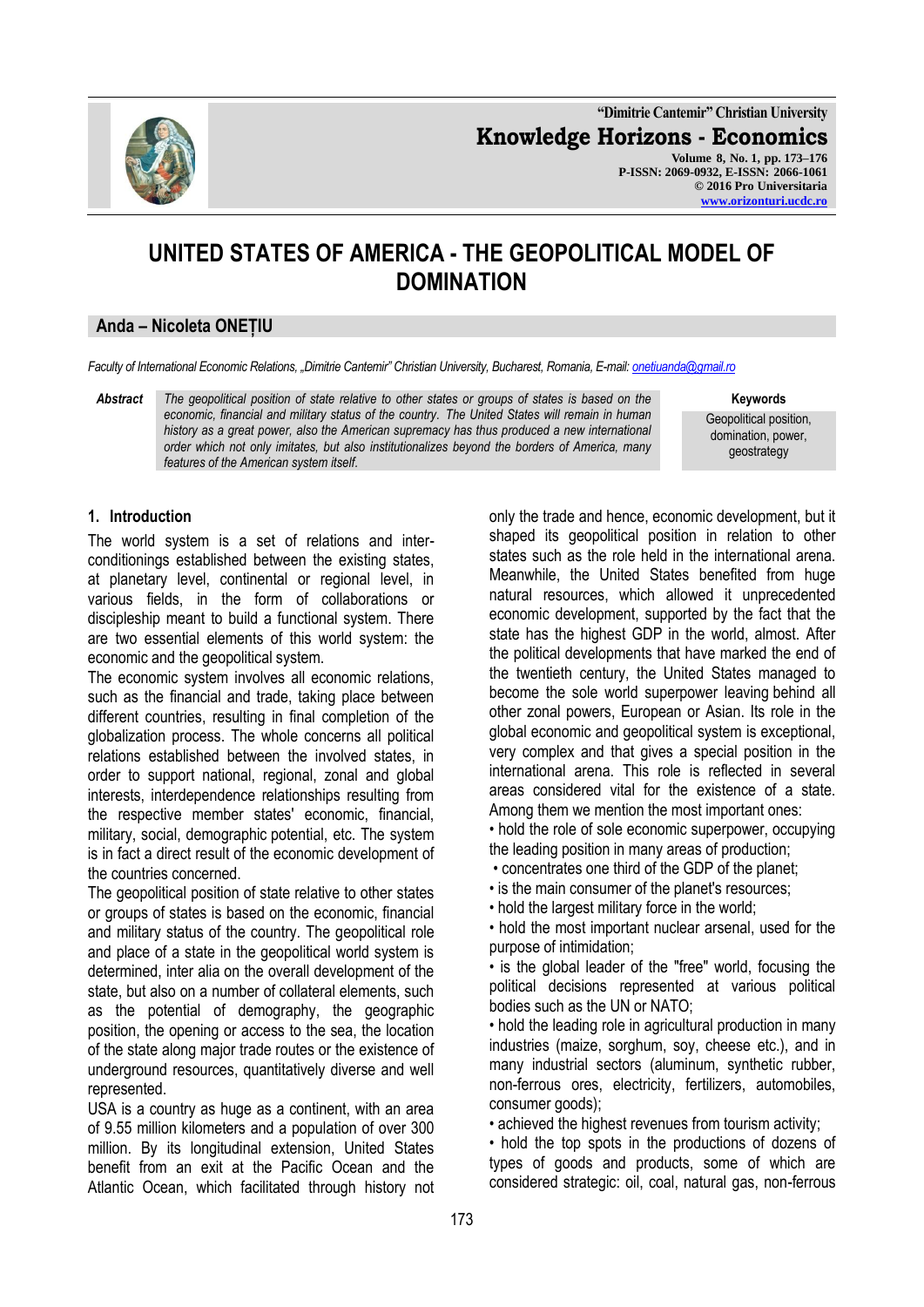ores of copper, lead, zinc, gold, silver, iron ore, but also for cement, steel alloyed and high-alloyed, vehicles, ships and aircrafts. United States are at the same time an important member, sometimes having veto power in many regional organizations, regional or international, in which it holds a special place: NAFTA, GATT, ANZUS, ASEAN, APEC, NATO, ASCE, OAS, UN.

USA are directly or indirectly involved in various conflict zones around the globe. They direct military presence in Iraq, Afghanistan and through various organizations of peacekeeping are involved in different regions of the world, such as former republics of Yugoslavia, Near and Middle East and in parts of Central and South America. The American military presence is visible in the Pacific, Southeast Asia and in Europe. Through its military potential, the United States assumed the role of global sheriff, engaging in any conflict zone where his political, economic and strategic interests require.

Being in constant competition with the US, another important pillar in international relations is the Russian Federation. Continuator of the former USSR, it manages, despite economic problems particular "generated by the transition to capitalism", to sum up a number of strengths which reinforce its geopolitical position in relation to other states. Through the fact that it has the largest area of territory, more than 17 million km, and a considerable number of inhabitants, nearly 150 million people, the Russian Federation holds a special geopolitical position, stretching virtually on two continents. All this territorial vastness of Russia brings a number of issues, such as ethnic and religious diversity, especially in the Asian region, which has often created serious problems that have threatened the territorial integrity and sovereignty of the state. Landforms diversity that exists across this country has immense natural riches, such as oil, coal, natural gas, iron ore and nonferrous, which support a diversified economy and industry. Natural resource potential is huge, but problems arise when they are capitalized, due to the political, social and economic instability in the last two decades. Despite these restrictions, the Russian Federation continues to obtain high yields in the areas of: electricity, aluminum, synthetic rubber, steel products, chemicals and even in areas considered strategic, such as uranium production.

The ethnic and religious diversity has brought on the political map of the Russian Federation, a number of unresolved territorial issues such as the situation in Chechnya or Dagestan, which joined complicated situations arising from the transition. Russian Federation still holds the majority of the former Soviet nuclear arsenal, which makes it an important partner at the negotiating table of military. Is a member, including in some cases with veto power, in many international, regional and zonal organizations, and is involved with military forces in many regions of the globe. Some forecasts made by political analysts expected an increase in the geopolitical role of the state in the coming decades, once it exceeds the problems generated by the transition from communist to a democratic capitalist society.

It is well known that oil has dominated the geopolitics of the twentieth century, but also early this century, regardless of what was intended to be presented as evidence. In a world where oil provides 40% of the world's energy and 90% of fuel of transport means, geopolitics cannot ignore the premise that industrialized economies can at any time enter the "hunger of energy", which would trigger competitions with a high potential conflict for the existing reserves.

A brief overview of the main political players in the world, although in the geopolitics of oil would be more suitable the phrase "power centers", reveals differences between them, but also a common point. US, European Union and Japan are countries with advanced economies and developed national and international financial institutions, with stable and strong democratic societies, built on the principle of the rule of law and human rights. They also provide a higher quality of life for all indicators. China and India are countries with economies with an intense pace of development, financial stability, openness, societies undergoing modernization, though the traditions have a strong influence and the quality of life is far from that of the states in the first category. The common point of all these centers of power is the dependence, especially dependence on energy resources. Largely, this is the reality that shapes their geopolitical behavior and the content strategies.

A distinct place among the centers of power represents Russia. It meets the specific features of both of these categories, but what is radically different about it is that it is not dependent on natural resources, although the independence equally influences it and its geopolitics and strategy.

Under these conditions, the geopolitical oil concerns dominate world governments and manifest itself in many forms, from multilateral cooperation, investments in the field, technical assistance, auctions, financial and economic aid, privatization, preferential conditions etc., to form rather reminiscent of geostrategy, being dominated by the military component, threats and demonstrations of force, military presence and even armed violence.

Today, oil geopolitics' main actors are the US and Russia. Each of them demonstrates that they have developed sound policies and strategies in this area. Their goals are different, but fact that there is some complementarity between objectives makes, in the long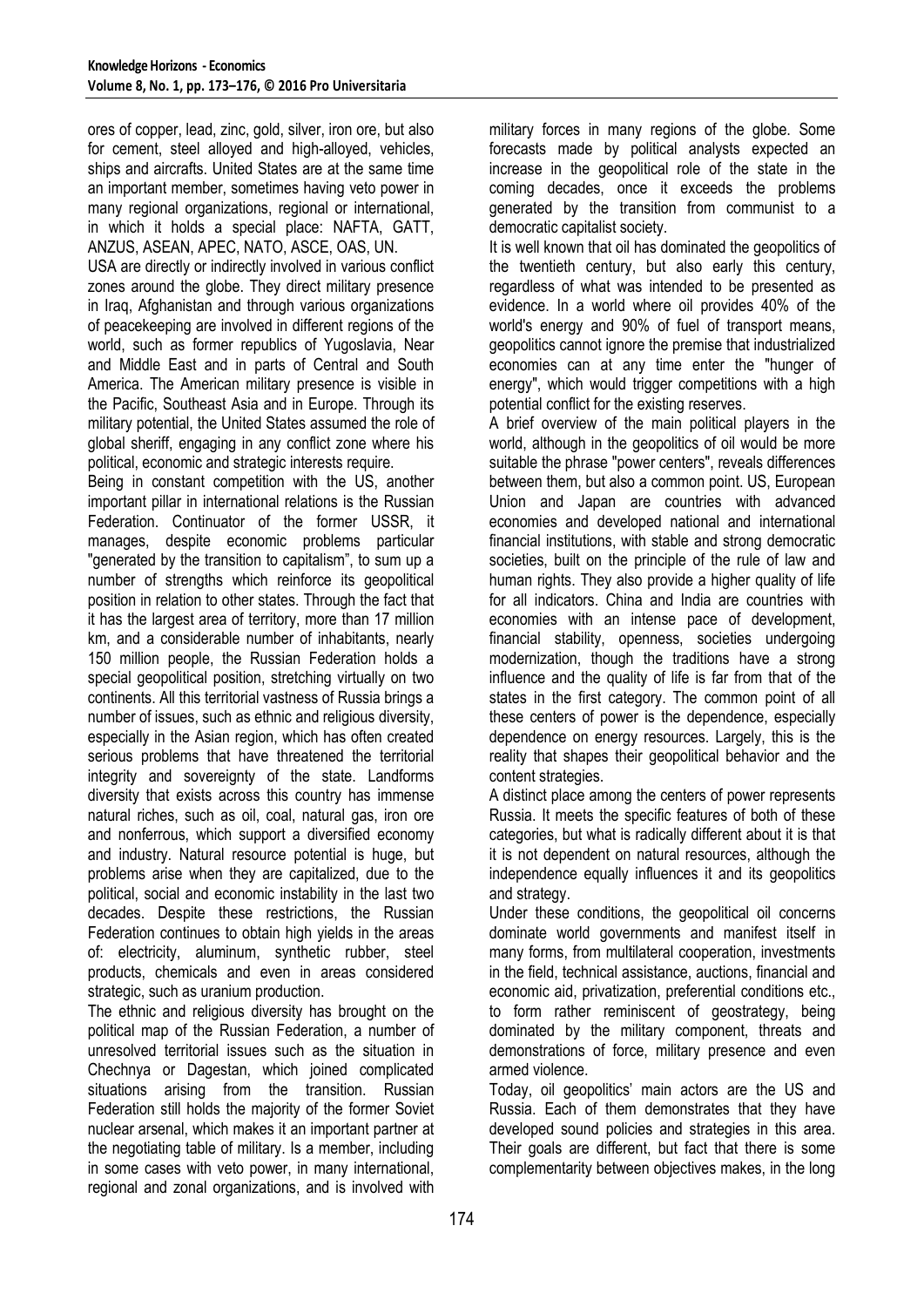run, the two cooperating, of course, without excluding the competition for positions as favorable.

Leaders around the world try to persuade humankind that the only solution in establishing and maintaining "world peace" is creation of the New World Order, by uniting all the world superpowers. In fact, New World Order means massive population reduction plans, end of democracy and the destruction of the sovereignty of nations.

# **3. The imposition hegemony**

Americans established hegemony in the Western Hemisphere, in the nineteenth century was an important feature of international politics ever since.

America's strategic expansion of coverage in Europe and East Asia, which occurred along with the Second World War was never restricted. It is noteworthy that more than fifty years after the end of the war and more than a decade after the Cold War, the United States remains a dominant strategic force.

The hegemony was born with humanity. But the current American supremacy is distinctive by its quick onset, the global scale and the manner of exercising. During a century, America was transformed - and was transformed by international dynamics - from a relatively isolated country in the Western Hemisphere into a power of such wealth and force of domination, unprecedented in human history. Of course Russia and China are powers who dislike the American hegemony, lacking the ability to send forces to great lengths to impose their political will because they are far behind America in terms of technology.

### **4. American world system**

The American global power is exercised through a worldwide system of a particular American style mirroring the internal experience of the United States. The core of this internal experience is the pluralist character of American society and its political system.

The American public's attitude toward foreign expansion of American power was ambiguous. The public supported America's engagement in the Second World War, largely because of the shock of Japan's attack against the US base at Pearl Harbour. Employing the US in the Cold War was at first supported with more reluctance, until the Berlin Blockade and the Korean War, which followed. After the Cold War, the US posture in the role of world power did not produce the American public much joy.

Polls have shown that the public has a general preference for "sharing" global power with others, rather than exercising its monopoly. The American world system focuses on technical co-opting (as in defeated rivals - Germany, Japan, and later even Russia) to a much greater extent than they did the previous imperial systems. Like them, it relies heavily on indirect exercising influence on elites in dependent countries and at the same time, takes a lot of advantage of the attraction exercised by its democratic principles and institutions. Like them, it relies heavily on indirect exercising influence on elites in dependent countries and at the same time, making a lot of attractions of its democratic principles and institutions. Cultural domination has been an underappreciated facet of American global power. Regardless of what might be thought of its aesthetic criteria, America's commercial culture exerts a magnetic attraction, especially for the youth of the world. This attraction could result in the appearance of the hedonistic lifestyle which it depicts. American movies and television programs cover threequarters of the world market. American pop music is equally as dominant, while the way to eat and even dressing of the Americans are increasingly imitated worldwide. On the Internet the language used is English, and an overwhelming proportion of computer conversations also have the country of origin America. America finally has become a Mecca for those seeking advanced education, of which many, very gifted, never return home again.

In the era of the broadest spread of democracy as a form of government, the American political experience tends to serve as a standard for imitation. The attraction and impact of the American democratic political system were accompanied by growing attraction exerted by the entrepreneurial business model that emphasizes the global free trade and boundless competition. The American political democracy and economic development communicate a simple ideological message that attracts many: acquiring individual success enhances freedom, while generating prosperity. It is a doctrine that attracts the energetic, ambitious and very competitive. America is at the center of a universe in which everything is interconnected and in which power is exercised through negotiation, dialogue, disagreements or searches for formal consensus, even though that power, ultimately, originates from a single source, ie from Washington. The American supremacy has thus produced a new international order which not only imitates, but also institutionalizes beyond the borders of America, many features of the American system itself. These fundamental features are:

• A collective security system, including integrated command and armed forces (NATO, US Security Treaty - Japan etc.);

• Regional Economic Cooperation (APEC, NAFTA - the North Agreement - American Free Trade) and global cooperation specialized institutions (World Bank, IMF, WTO);